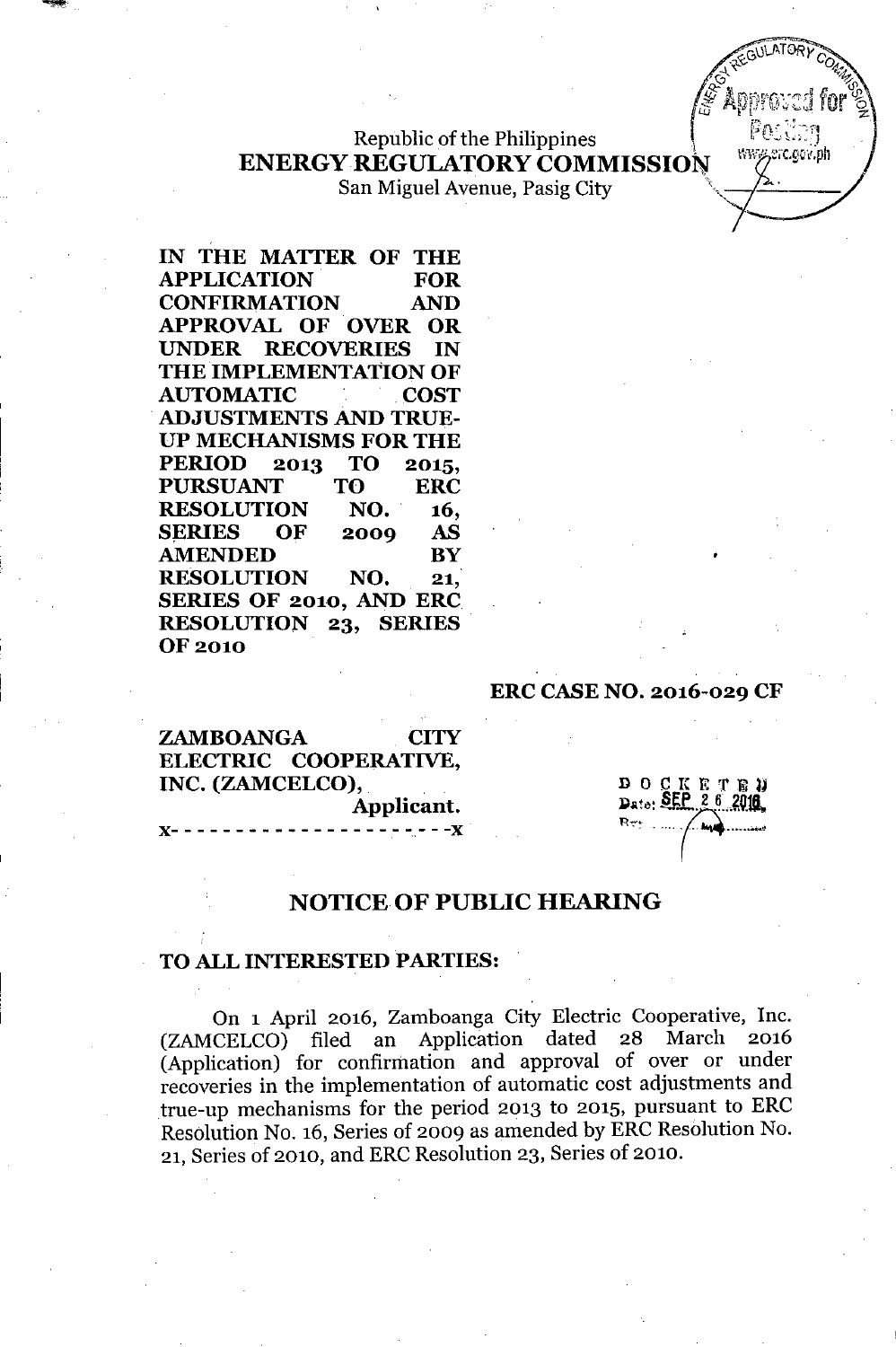**In** support of the said Application, ZAMCELCO alleged the following:

### THE APPLICANT

1. ZAMCELCO is a non-stock, non-profit electric cooperative, duly organized and existing under and by virtue of the laws of the Republic of the Philippines, with principal offices at MCLL Highway, Putik, Zamboanga City;

2. It holds an exclusive franchise issued by the National Electrification Commission to operate an electric light and power distribution service in Zamboanga City.

### LEGAL BASIS FOR THE APPLICATION

3. ERC Resolution No. 16, Series of 2009 as amended by Resolution No. 21, Series of 2010 establishes the procedure for the automatic recovery of pass through costs and the confirmation process that would govern the automatic cost adjustment and trueup mechanisms approved by the Honorable Commission, with the objective of ensuring appropriate recovery of the pass through costs in an efficient manner and to put in place a fair and transparent process for the confirmation of the automatic cost adjustments implemented by Distribution Utilities and the true-up of other passthrough charges, involving the Generation Rate, Transmission Rate, System Loss Rate, Lifeline Rate Recovery, Inter-Class Cross-Subsidy Removal, or Treatment of Prompt Payment Discount, as the case may be;

4. On the other hand, ERC Resolution 23, Series of 2010, adopts the rules implementing the discounts to qualified senior citizen end-users and subsidy from subsidizing end-users on electricity consumption;

5. Foregoing resolutions further require the distribution utilities to file their respective consolidated applications once every three (3) years. Hence, the filing of the instant application, covering the period of January 2013 to December 2015.

### OVER OR UNDER RECOVERIES OF ALLOWABLE COSTS

6. Applying the formulas provided under Resolution 16, Series of 2009 as amended by Resolution 21, Series of 2010 and Resolution 23, Series of 2010, applicant made calculations of the over recoveries charged or under-recoveries incurred as against its customers, in the implementation of certain automatic cost adjustments and true-up mechanisms, covering the period January 2013 to December 2015;

7. The results of its calculations are presented hereunder, as follows: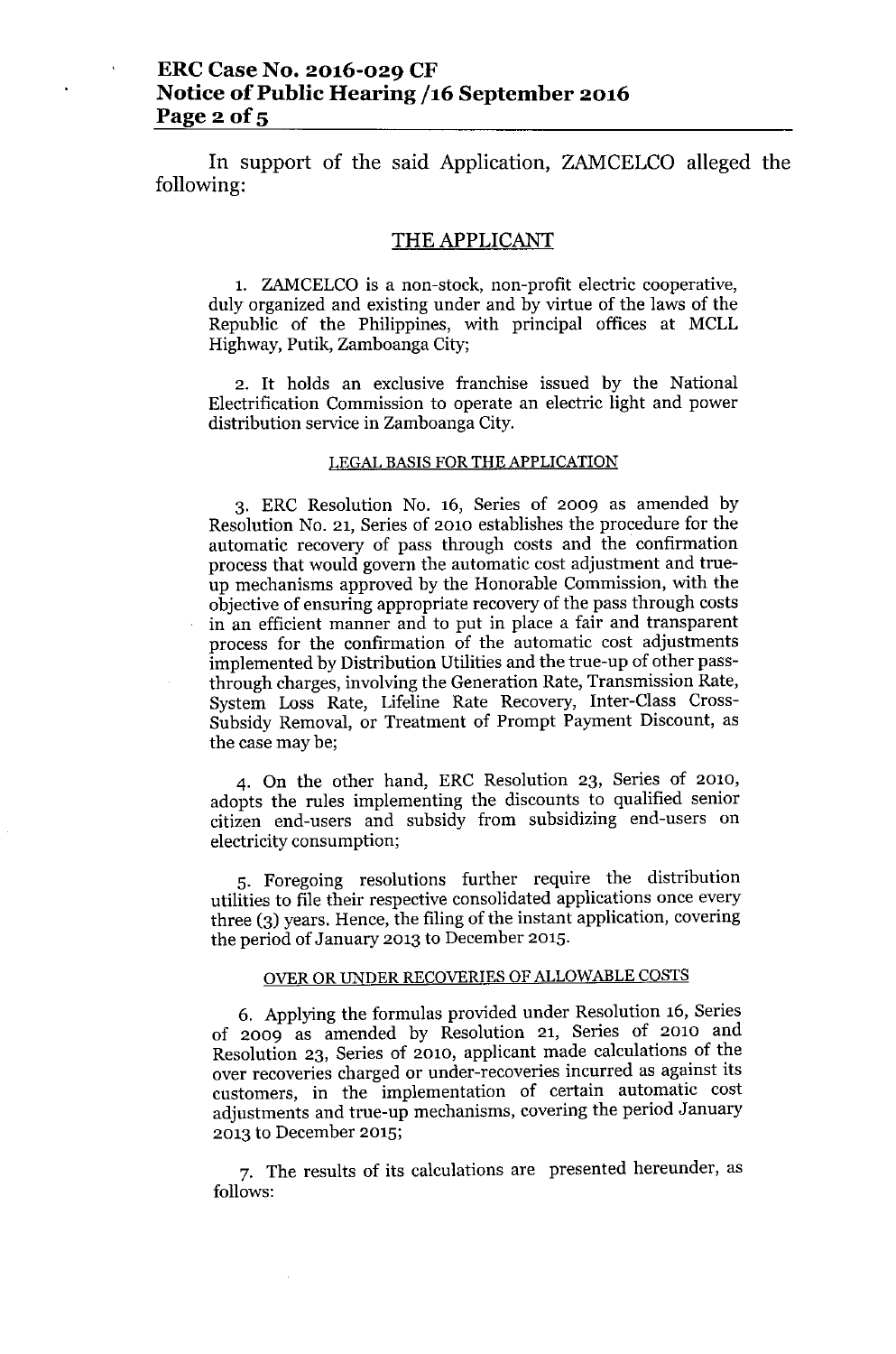# ERC Case No. 2016-029 CF Notice of Public Hearing /16 September 2016 Page 3 of 5

|                                              | <b>Allowable</b><br>Costs (PhP) | <b>Allowable</b><br><b>Revenue (PhP)</b> | (Over)/Under<br><b>Recovery</b><br>(PhP) |
|----------------------------------------------|---------------------------------|------------------------------------------|------------------------------------------|
| Generation<br>Rate (GR)                      | 5,378,444,087.85                | 5,397,400,576.20                         | (18,956,488.35)                          |
| Transmission<br>Rate (TR)                    | 1,146,881,180.66                | 1,268,153,883,83                         | (121, 272, 703.17)                       |
| System Loss<br>Rate (SLR)                    | 1,059,623,379.33                | 1,050,172,631.50                         | 9,450,747,84                             |
|                                              | <b>Discount</b><br>(PhP)        | Subsidy<br>(PhP)                         |                                          |
| Lifeline Rate<br>(LR)                        | 97,611,172.94                   | 98,511,338.24                            | (900, 165.30)                            |
| Senior<br>Citizen<br>Discount and<br>Subsidy | (28,796.03)                     | 173,046.32                               | $(201, 842.35)$ .                        |
| Net Results                                  |                                 |                                          | (128, 347, 415.83)                       |

#### SUPPORTING DATAAND DOCUMENTS

8. In support of the foregoing, applicant is submitting the following data and documents covering the period January 2013 to December 2015, labeled together and made integral part hereof as Annex "A", to wit:

- a) Summary of the results of individual calculations of over or under-recoveries made on the special allowable costs;
- b) Supplier and Transmission Data;
- c) Statistical Data;
- d) Implemented Rates Data;
- e) Power Bills of Power Suppliers;
- f) Official Receipts issued by Power Suppliers;
- g) Debit/Credit Memo of Power Suppliers;
- h) MFSR (Sections B and E);
- i) Consumer Bills of Lifeliners (per level), Non-Lifeliners (per customer class), and Senior Citizens (per level).

9. Considering the foregoing, it is respectfully prayed that the cooperative's calculations of over or under recoveries in the implementation of subject automatic cost adjustments and true-up mechanisms be confirmed and approved, and the cooperative be allowed to refund the over recoveries or collect the under recoveries, as the case maybe, to or from its customers.

### PRAYER

WHEREFORE, premises considered, it is respectfully prayed of this Honorable Commission, that after due notice and hearing, ZAMCELCO's calculations of over or under recoveries in the implementation of certain automatic cost adjustments and trueup mechanisms covering the period January 2013 to December 2015, made pursuant to ERC Resolution 16, Series of 209 as amended by Resolution 21, Series of 2010 and ERC Resolution 23,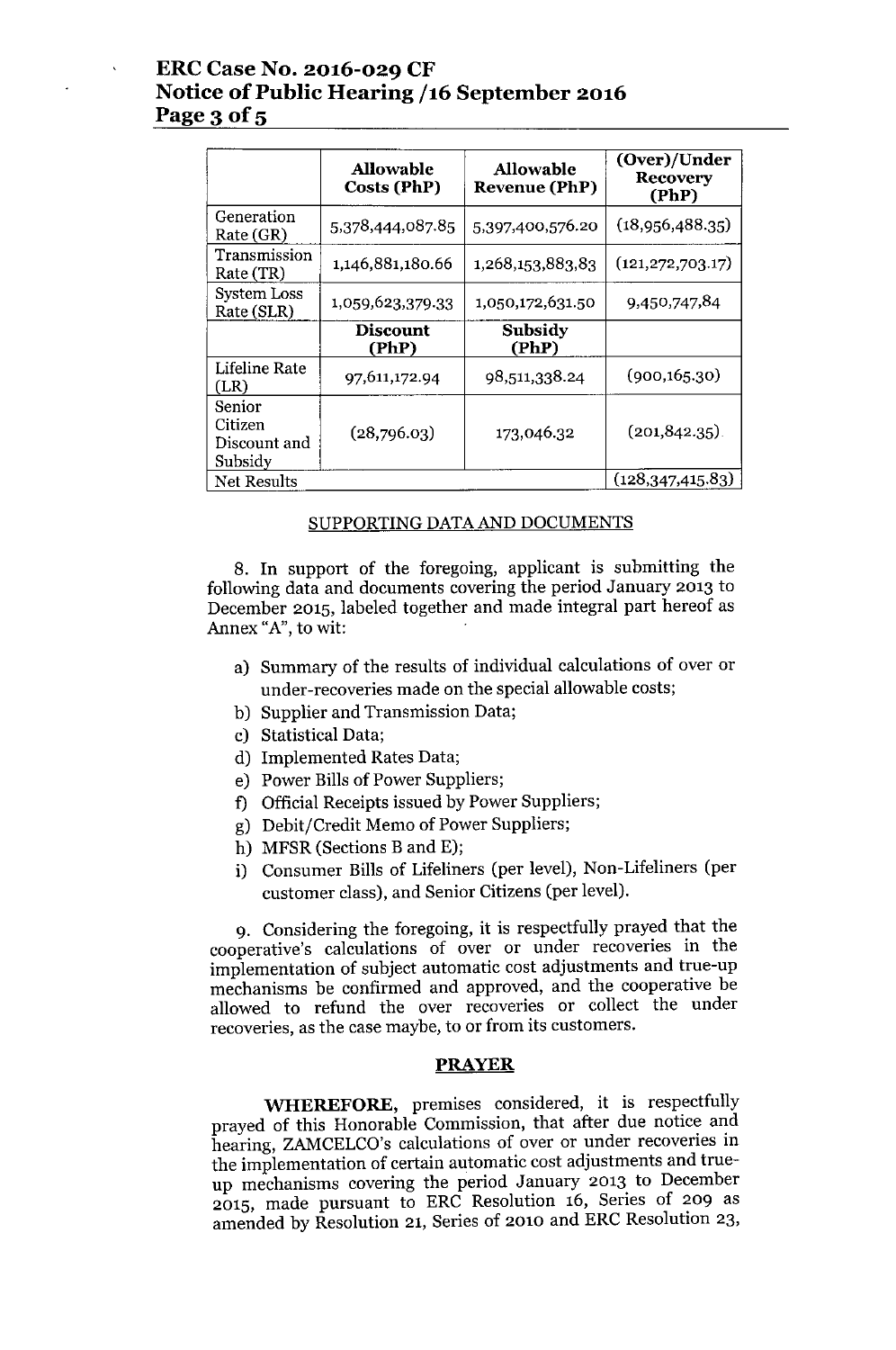## ERCCase No. 2016-029 CF Notice of Public Hearing /16 September 2016 Page 4 of  $5$

Series of 2011, be confirmed and approved, and the cooperative be allowed to refund the over recoveries or collect the under recoveries, as the case maybe, to or from its customers, summarized as follows, to wit:

|                                              | <b>Allowable</b><br>Costs (PhP) | <b>Allowable</b><br><b>Revenue (PhP)</b> | (Over)/Under<br><b>Recovery</b><br>(PhP) |
|----------------------------------------------|---------------------------------|------------------------------------------|------------------------------------------|
| Generation<br>Rate (GR)                      | 5,378,444,087.85                | 5,397,400,576.20                         | (18,956,488.35)                          |
| Transmission<br>Rate (TR)                    | 1,146,881,180.66                | 1,268,153,883,83                         | (121, 272, 703.17)                       |
| <b>System Loss</b><br>Rate (SLR)             | 1,059,623,379.33                | 1,050,172,631.50                         | 9,450,747,84                             |
|                                              | <b>Discount</b><br>(PhP)        | Subsidy<br>(PhP)                         |                                          |
| Lifeline Rate<br>(LR)                        | 97,611,172.94                   | 98,511,338.24                            | (900, 165.30)                            |
| Senior<br>Citizen<br>Discount and<br>Subsidy | (28,796.03)                     | 173,046.32                               | (201, 842.35)                            |
| Net Results                                  |                                 |                                          | (128, 347, 415.83)                       |

Other equitable reliefs are likewise prayed for.

The Commission has set the application for determination of compliance with the jurisdictional requirements, expository presentation, Pre-trial Conference, and presentation of evidence on 4 November 2016 (Friday) at ten o'clock in the morning (10:00 A.M.) at the ERC Hearing Room, 15th Floor, Pacific Center Building, San Miguel Avenue, Pasig City.

All persons who have an interest in the subject matter of the proceeding may become a party by filing, at least five (5) days prior to the initial hearing and subject to the requirements in the ERC's Rules of Practice and Procedure, a verified petition with the Commission giving the docket number and title of the proceeding and stating: (1) the petitioner's name and address; (2) the nature of petitioner's interest in the subject matter of the proceeding, and the way and manner in which such interest is affected by the issues involved in the proceeding; and (3) a statement of the relief desired.

All other persons who may want their views known to the Commission with respect to the subject matter of the proceeding may file their opposition to the application or comment thereon at any stage of the proceeding before the applicant concludes the presentation of its evidence. No particular form of opposition or comment is required, but the document, letter or writing should

,